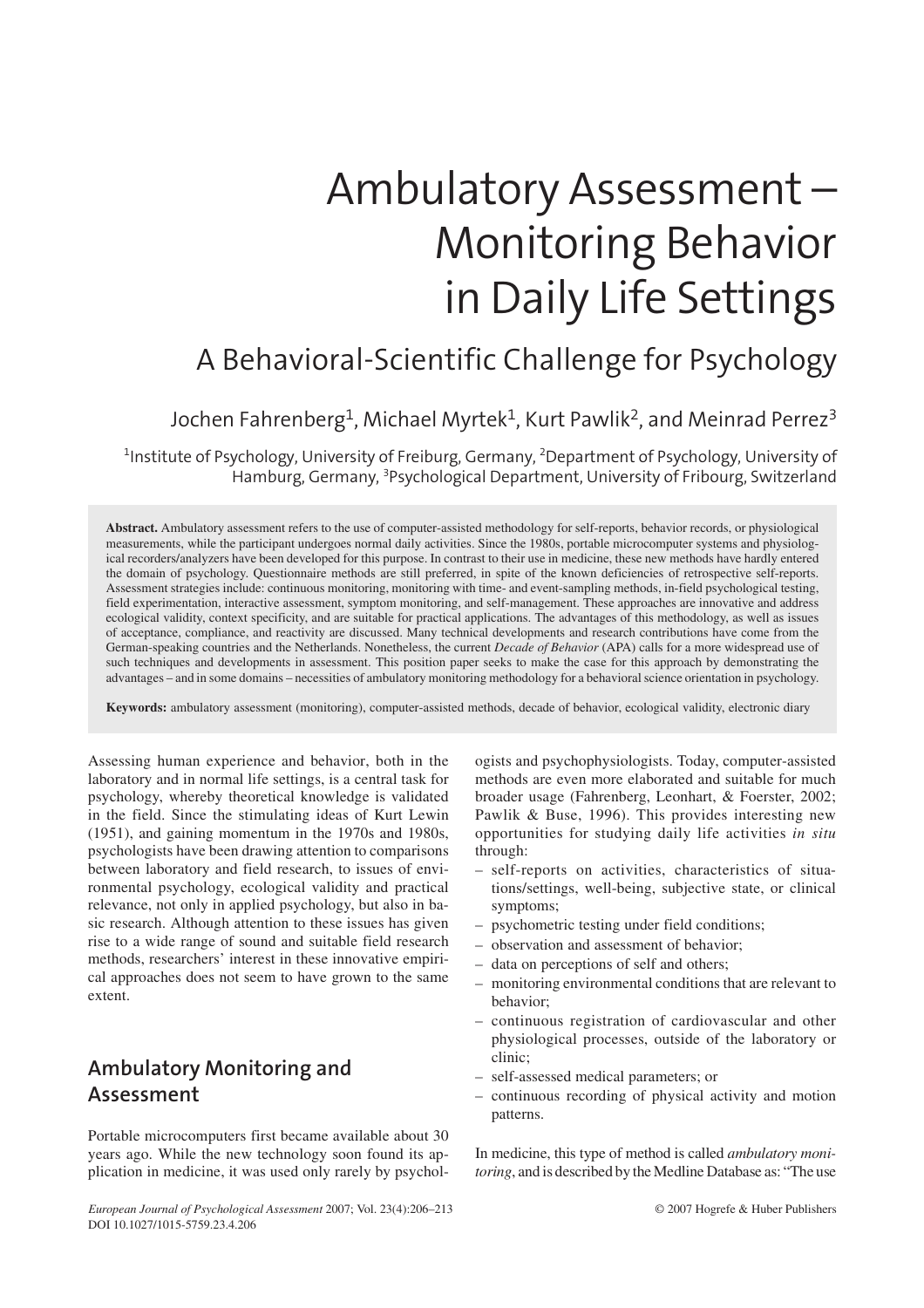of electronic equipment to observe or record physiologic processes while the patient undergoes normal daily activities." It can be used to monitor at-risk patients and to control many clinical procedures in a patient's normal daily life.

For several decades, ambulant 24 h blood pressure monitoring and the use of electrocardiograms (ECG) to monitor cases of ventricular arrhythmia or ischemic episodes have become indispensable routine methods in medicine. Monitoring blood pressure has an immediate and convincing validity, since it records how blood pressure reacts to daily life conditions. This is essential for diagnosis and treatment, and hundreds of thousands of people may have been misdiagnosed and, consequently, mistreated before this equipment became available (see Hansen, Jeppesen, Rasmussen, Ibsen, & Torp-Pedersen, 2006). This also serves as an instructive example of how fallible it may be to generalize solely on the basis of laboratory experiments and encourages us to ask if a lack of data from daily life may have led to systematic mistakes in other disciplines also, including psychology.

As this is a new area for psychology, the literature does not yet provide a single and uniformly defined term for referring to *ambulatory assessment* in psychology. So we use the term here in a broad sense, beyond specifically medical contexts, denoting the use of (mainly) electronic devices and computer-assisted methods of data collection suitable for use in the field to collect self-report data, behavior observation data, psychometric behavior measures, and physiological data in unrestrained daily life settings. Each year, close to 500 articles are published that deal with ambulatory monitoring in medicine and physiology. Of these, some 300 refer to blood pressure and electrocardiogram and another 40 to the analysis of motor behavior (Fahrenberg, 2006) – compared to as few as 20 or so (i.e., about 5%) that are primarily focused on psychology.

Ambulatory psychological assessment has been used for research purposes in Germany since the early 1980s, when computer-assisted assessment emerged as a promising alternative to conventional stationary diagnosis (Pawlik & Buse, 1982, 2002). In the following years, it gained profile also in the United States in the form of the experience sampling method (ESM: Csikszentmihalyi & Larson, 1987; Hektner & Csikszentmihalyi, 2002) for assessing changes in mood state in representative samples of situations. Until recently (Barrett & Barrett, 2001), most ESM research in the United States was still employing a paper-pencil (booklet) format, while research in Europe since the 1980s has focused on the development of more advanced computer-assisted methods for infield research on personality or, for example, on stress and coping (Perrez & Reicherts, 1989, 1996; Perrez, Schoebi, & Wilhelm, 2000; Wilhelm, 2004; Wilhelm & Perrez, 2001; Thiele, Laireiter & Baumann, 2002), some of which was synchronized with physiological measures (see Fahrenberg & Myrtek, 1996, 2001a,b, 2005) or conducted interactively (Myrtek, 2004; Myrtek, Brügner, Fichtler, König, Müller, Foerster, & Höppner, 1988; Myrtek, Foerster, & Brügner, 2001).

#### **The Predominance of Questionnaires**

These advances stand in contrast to the fact that, even today, questionnaires remain the predominant psychological instrument for collecting data on behavior in every-day life situations, be it in the form of standardized scales and inventories or of ad hoc constructed item lists and rating scales. While questionnaires are undoubtedly a suitable method for studying subjective (mental) representations of experience, attitudes, and behavior, such self-assessments cannot serve as a substitute for actual behavioral data collected in every-day life (Tourangeau & Rasinski, 1988; see also Pawlik, 1988), and should not be interpreted as such. Nevertheless, psychologists continue to fall back on questionnaires where actual behavior records rather than their subjective representations are at stake; viz. in-field data on cognitive, social, or psychomotor behavior, on physical or psychological well-being, on moods and emotions, or on situational and setting characteristics or other external events.

In such questionnaire studies participants are often asked to give retrospective self-assessments that refer to periods of time that are not always precisely defined (like "the previous day" or "recently"). Also, countless studies have shown that such use of questionnaires is based on unjustified methodological optimism concerning the ability of an average person to make such assessments accurately (Todd, Tennen, Carney, & Armeli, 2004), not to mention the inaccuracies that occur when participants are asked to make subjective inferences about their own or other people's behavior, or to estimate mean frequencies (Perrez, 2006). Convergent experimental data (i.e., studies on recall and hindsight biases; Pohl, 2004), autobiographical studies (Cohen, 1991; Cohen & Java, 1995) and studies on daily life employing computer-assisted diaries (Smith, Leffingwell, & Ptacek, 1999; Käppler, Brügner, & Fahrenberg, 2001) have all demonstrated that gathering information retrospectively is a highly dubious methodology that records mental representations rather than the actual experience and behavior that one is looking for. For these reasons, it seems even stranger to find questionnaires used so frequently as an inadequate alternative to the direct ambulatory recording of experience and behavior.

### **Nonequivalence of Questionnaire Data and Field Data from Ambulatory Assessment**

A study by Buse and Pawlik (1984) on person-situation interactions may serve as an early example. Following Mischel's (1969) criticism of personality research for overrating transsituational consistency of personality characteristics, questionnaire studies asking for (retro or prospective) self-assessment of one's behavior in different situations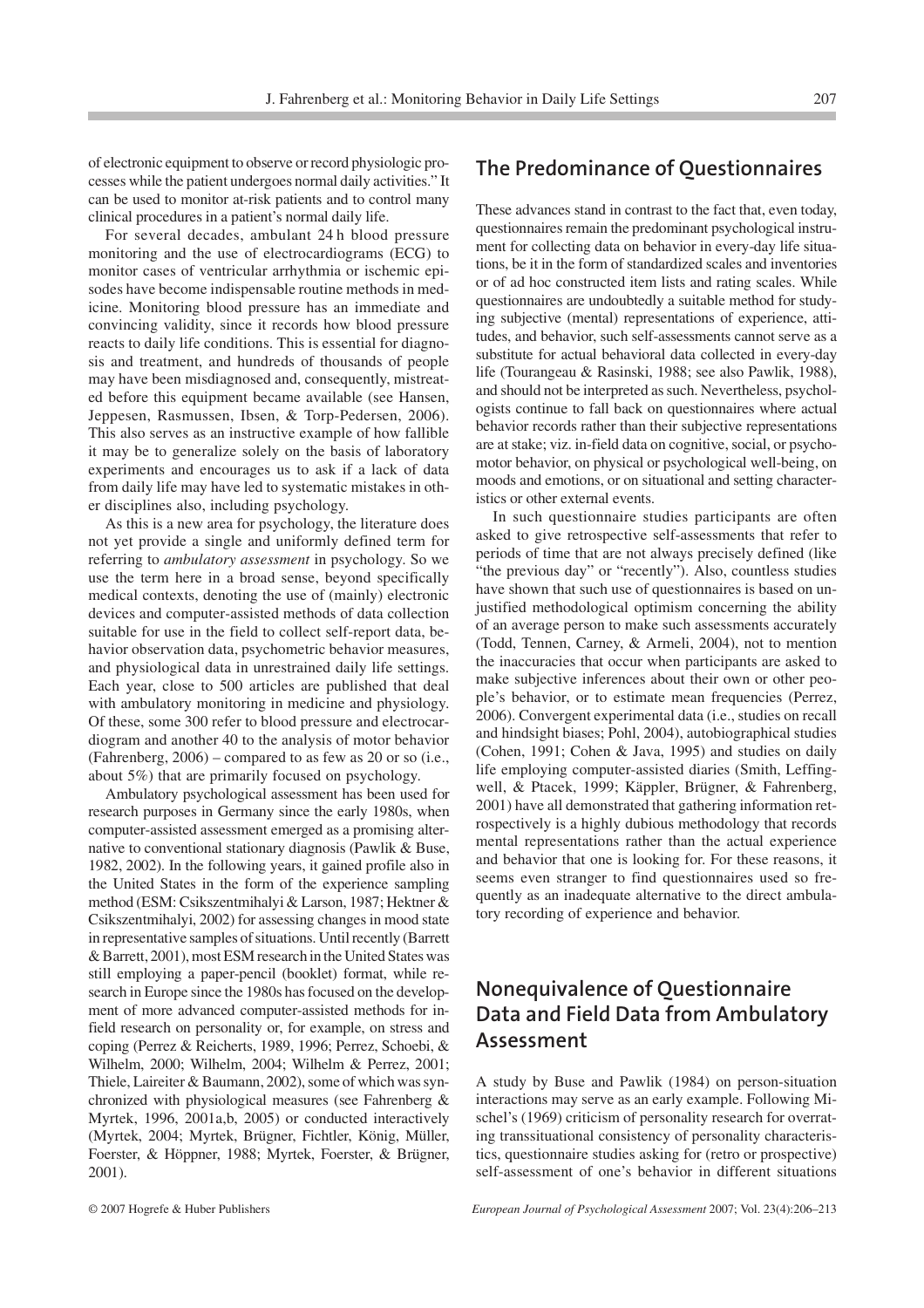demonstrated large and significant person-situation interaction effects, giving rise to an interactional paradigm of personality research (Magnusson, 1980). Setting aside questions of the retro- or prospective accuracy of such assessments, the questionnaire design also lacks ecological validity when all persons are confronted with the same spectrum of settings; such an orthogonality of person and setting characteristics is not at all descriptive of actual life spaces (Pawlik & Buse, 1992).

Rather than again assessing personality-situation interactions through questionnaires, Buse and Pawlik (1984) collected actual in-field data on their subjects' behavior and mood states in ambulatory assessments, following a balanced randomized time-sampling design that ensured that situations and settings would be picked up as they occurred in the course of a person's life (rather than quasi-orthogonalized as in questionnaire studies). To this end, they developed a small freely-programmable computerized behavioral-data recorder that would alert participants and ask them to report, *inter alia*, setting and situation characteristics, current behavior, mood state, and motives. Data collection was conducted over 2 nonconsecutive weeks, with an average of 10 recording periods per day. In addition, participants (138 students aged 15–17 years) were tested on a standard personality test battery. For this data conventional analyses of variances yielded far fewer significant personality-situation interaction terms than would be expected through chance. This leads to the conclusion that the substantial interaction terms found in questionnaire data are specific to this type of data, suggesting that mental representations of how one behaves in different situations follow the interaction paradigm, whereas ambulatory data follow a straight linear-additive model.

#### **Assessment Strategies**

Frequently raised objections to field research maintain that it would be next to impossible to conduct conclusive tests of hypotheses, to provide for accurate variations of conditions, or to control for interfering conditions through measures such as randomization. So the resulting multiple effects would fundamentally limit the internal validity of such studies. Although it may carry more weight, the fact that ambulatory assessment and field research are much more difficult and methodologically far more demanding than studies that merely rely on asking the participants about their behavior is hardly ever mentioned.

These methodological arguments and objections are partly obsolete, however, and deserve a much more differentiated discussion. While it is true that there are necessary limits in varying field settings as compared to varying experimental conditions (which makes the experiment the *via regia* of causal-analytical research), this should not obscure the fact that the artificial variation of conditions has its limitations with regard to their control and intensity. Further it is also possible to conduct intervention studies and control variations in the natural environment, in addition to the natural variations of conditions that daily life itself offers.

We use the term field experiments when research settings and/or treatments have not been arranged by the researcher (see Patry, 1982); for example, studying subjective well-being as a function of the presence or absence of a partner (under otherwise comparable conditions) or attributed reasons for being in a positive or negative mood (Buse & Pawlik, 1996; Perrez & Wilhelm, 2000).

Research designs and special assessment strategies have been developed for research on daily life, and changes in perspective between self-reports, measurements of behavior, and physiological measures have proved to be methodologically fruitful. Some recent approaches to structured and interactive monitoring have achieved an approximation to randomization and other laboratory principles of control, while dealing with only a relatively minor loss of ecological validity (Myrtek, 2004).

We can distinguish between the following sampling strategies and designs of psychological and psychophysiological monitoring and assessment (example methods given in the right column):

| Continuous<br>Monitoring                   | The continuous recording of a "data stream,"<br>without further intervention, such as using ECG<br>for monitoring at-risk patients, or recording<br>body posture and motion patterns.                                                                                                                                                                                                                                                                                                                                                                                                                                                                                                 |
|--------------------------------------------|---------------------------------------------------------------------------------------------------------------------------------------------------------------------------------------------------------------------------------------------------------------------------------------------------------------------------------------------------------------------------------------------------------------------------------------------------------------------------------------------------------------------------------------------------------------------------------------------------------------------------------------------------------------------------------------|
| Time- or Event-<br>Dependent<br>Monitoring | The use of an attention test at different times of<br>the day or under certain context conditions, re-<br>cording context conditions relevant for certain<br>behaviors, the automatic measurement of blood<br>pressure in intervals of 20 min, or monitoring<br>symptoms such as panic attacks when they oc-<br>cur, and under certain conditions using time-<br>and event-contingent designs.                                                                                                                                                                                                                                                                                        |
| Controlled<br>(Structured)<br>Monitoring   | The selection of certain natural settings, for ex-<br>ample the work place or family, or arranged,<br>standardized conditions and certain tasks, in or-<br>der to obtain inter- and intraindividual reference<br>data.                                                                                                                                                                                                                                                                                                                                                                                                                                                                |
| Ambulatory<br>Psychometric<br>Testing      | The conduct of standardized psychological tests<br>with a portable behavior recorder under daily<br>life conditions following fixed time-, event- or<br>combined time-event-sampling designs, record-<br>ing data for one person under the following con-<br>ditions: The research situation has not been ar-<br>ranged by the researcher, the observed behavior<br>or experience is natural (i.e., not following in-<br>structions), the behavior or experience is regis-<br>tered immediately (i.e., with only a minimal<br>temporal distance to the real event), and there is<br>a referential system that permits individual diag-<br>nostic hypotheses (Wilhelm & Perrez, 2001). |
| Field Experi-<br>ment                      | Randomized allocation of participants to condi-<br>tions (interventions, pharmacological substanc-<br>es, etc.) or to standardized variations of settings<br>under daily life conditions.                                                                                                                                                                                                                                                                                                                                                                                                                                                                                             |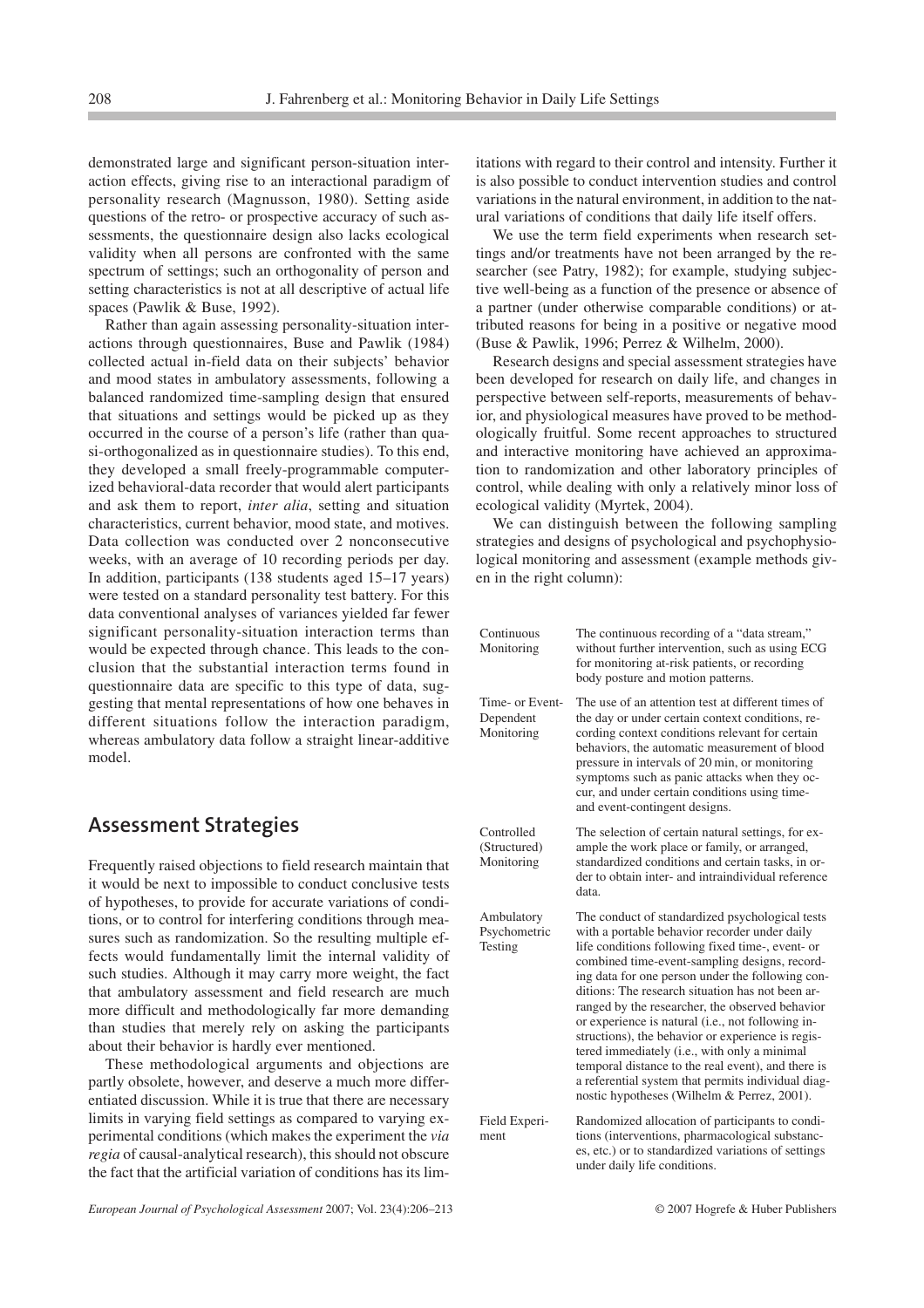| itoring | Interactive Mon-Real-time analysis of ambulatory recordings<br>(physiological or psychological parameters,<br>such as heart rate, ST reduction in the ECG, or<br>previously recorded ratings of well-being or<br>complaints) are used to prompt subjects to use a<br>hand-held recording device for a self-report on<br>the momentary setting and subjective state,<br>whereby randomly triggered reports may serve |
|---------|---------------------------------------------------------------------------------------------------------------------------------------------------------------------------------------------------------------------------------------------------------------------------------------------------------------------------------------------------------------------------------------------------------------------|
|         | as controls.                                                                                                                                                                                                                                                                                                                                                                                                        |
|         | $\mathbf{C}$ and $\mathbf{C}$ are $\mathbf{M}$ and $\mathbf{D}$ and $\mathbf{C}$ are the set of the set of $\mathbf{C}$ . Then $\mathbf{C}$ are the set of $\mathbf{C}$ and $\mathbf{C}$ are the set of $\mathbf{C}$ and $\mathbf{C}$ are the set of $\mathbf{C}$ and $\mathbf{C}$                                                                                                                                  |

Symptom-Moni-For instance, monitoring the course of chronic toring and Self-diseases or behavioral problems (dependent on Management time of the day, certain situations or events), training of psychophysiological responses (e.g., relaxation) in daily life, or bidirectional communications with therapists, e.g., in cases of detecting prodromes of migraine.

The progress of psychological and psychophysiological ambulatory assessment has been documented in two volumes (Fahrenberg & Myrtek, 1996, 2001a) with broadly international contributions, and this method can now be employed to assess a wide range of physiological and psychological parameters (see Ebner-Priemer, 2006; Wilhelm & Perrez. 2004; and the review by Fahrenberg, 2006).

While there are undoubtedly many issues that must be primarily or exclusively studied in the laboratory, there are others, such as strain and stress at the work place or in the family context, which can only be examined adequately under naturalistic conditions. Does it not seem plausible that behavioral problems should also be analyzed in the contexts wherein they arise and are triggered: i.e., in real life?

Ambulatory monitoring has progressed most rapidly in areas where the practical benefit is most evident, such as the ambulatory registration of blood pressure, ECG, and the reliable recording of body posture and motion patterns (Bussmann, 1998; Foerster & Fahrenberg, 2000). In the USA a similar expansion is currently taking place in the use of electronic diaries and other forms of "patient-reported outcome" within medical and health-psychological research (Hektner & Csikszentmihalyi, 2002; Stone, Shiffman, Atienza, & Nebeling, 2007).

## **Example: Physical Complaints over the Course of the Day**

In order to analyze both gender and generation differences and the dependency on the time of day of physical complaints, Michel (in press) studied 173 families (totaling 568 participants) on 7 consecutive days with the computer-assisted family self-monitoring system FASEM-C (Perrez et al., 2000). Six times a day, pocket computers recorded the participants' somatic complaints and additional information, following a signal-contingent recording-design. Multilevel analyses revealed that somatic complaints occurred most frequently in mornings and evenings. Women had a similar course pattern to men throughout the day but registered more somatic complaints than men, whereas teenagers registered a different course pattern compared to adults: In the evening, complaints were more frequent and began earlier, but they reported fewer complaints on weekend evenings.

#### **Methodology**

Several advantages of computer-assisted assessment over conventional paper-pencil methods are obvious:

- Alert functions can follow a fixed scheme, a random time-sampling or event-sampling strategy, or can be adapted to individual daily patterns.
- Exact recording can be made of responses, reaction times, data recording times, and other data.
	- Ambulatory psychometric testing offers the additional options of using chronometric tests, including items incorporating time-dynamics (in the easiest case: moving) and of adaptive tests.
- Flexible layout can be made for question and answer categories, visual analog scales, text input, audio channel with appropriate controls of plausibility.
- Nesting questions with tailored, sequential, and hierarchical strategies, with previous responses to questions accessible only at the researcher's discretion, as for control and correction is possible.
- There is an option to combine strategies, for example time- and event-dependent data collection.
- Reliable analysis can be made of missing data and of instances of noncompliance.
- Ease of data checking and transfer onto a stationary computer can be made for further statistical analysis, minimizing data transfer errors.
- Option for individualized assessment through computerized learning strategies is available.
- Interactive data collection, and real-time analysis of the sequential data are possible.
- Range of data collection with respect to number of variables and of periods of recording is practically unlimited.
- Concurrent and context-related data can be provided instead of retrospective and somehow aggregated memories.

In addition, recent developments in data transfer and audiovisual communication can be used:

- Uni- or bidirectional communication with the researcher or therapist over mobile phone;
- Possibility for web-based data transfer, audiovisual interaction and on-line data analysis, in some cases with feedback to the participant/client.
- *Acceptance:* Most researchers found a generally high ac-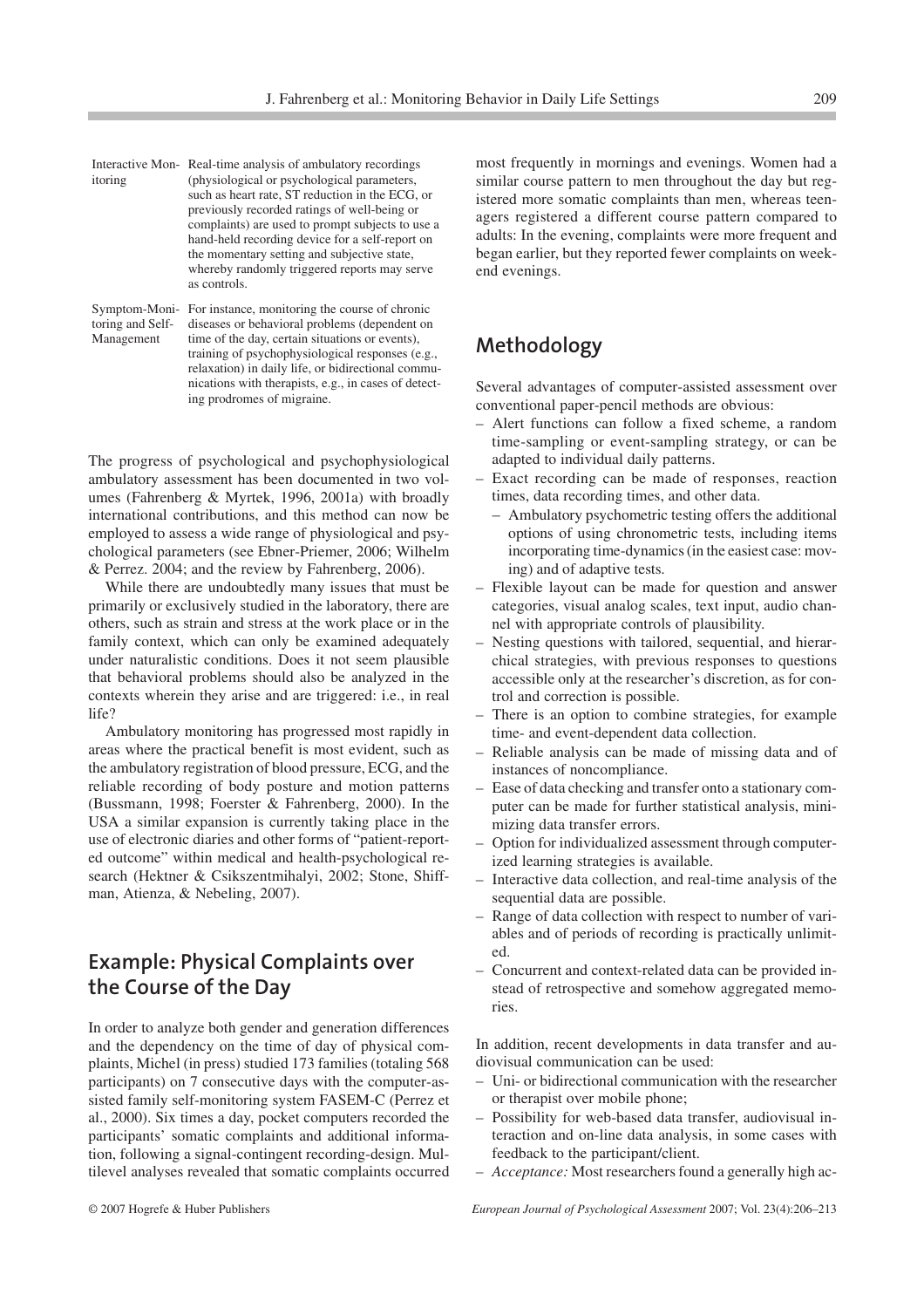ceptance of the use of computer-assisted methods (e.g., Perrez et al., 2000). However, researchers very often select participants, or are working with patients, who instantly recognize the benefits of the method. For instance, many hypertension patients accept the system; as one such patient said, "Everyone is their own blood pressure researcher." Clients can also see the logic in using pain diaries to determine optimal medication and early warning symptoms of the approaching prodromes of migraine. This could lead to the impression that the average participant's acceptance for this method is much higher than psychology's willingness to use these innovative methods in research and practice.

- *Reactivity:* Methodological reactivity is not a specific property of ambulatory monitoring, but characterizes many psychological or physiological research methods. Being called-upon ("beeped") by an electronic diary several times during the day may initially appear to be an attractive experience, but might become a nuisance after a while, especially in certain situations. The data collection program can allow for the participant to delay, defer, or even deny data input in such circumstances. ECG electrodes or a sensor system to detect motion patterns are very unobtrusive, and can be forgotten most of the time. Postmonitoring interviews reveal which details are perceived as a hassle, and should, therefore, be modified.
- *Compliance:* Common experience shows that it is never the case that all participants or patients in a study will do as they are told all the time. Many do not fill in their questionnaires, diaries, well-being, or complaint lists when they are supposed to, but after the event, often completing several at once. Methodological studies using electronic controls have also shown that compliance in taking medicine, measuring blood sugar, checking the level of cortisol in saliva in the morning, and so on, varies considerably. Computer-assisted monitoring can achieve a much higher compliance, coupled with high data accuracy, and in any case the ambulatory assessment methodology also guarantees full records with respect to compliance criteria.
- *Ethical aspects:* Ambulatory assessment might evoke the impression that it intrudes more than other research methods into people's privacy, and obviously, as with other methods, one has to follow the principles of informed consent and data protection. In daily life, more than in the laboratory or under test conditions, participants can find themselves in unforeseeable situations that they would prefer not to have registered, in which case such data has to be deleted.
- *Costs:* The acquisition of a hand-held computer (PDA) is by no means costly any more. Part of the software is open source, or is available for a small license fee (small in comparison to the effort involved in developing it). Systems that register physiological functions, and which are able to preprocess the data or that meet the demands of ambulatory psychometrics (test diagnosis), are com-

parable to the costs of acquiring high specification office PC equipment. Even the higher cost of the most advanced recorders/analyzers (two- to four times more expensive) are still significantly lower than those of setting up a suitable laboratory or electroencephalogram machine.

#### **Technical and Methodological State of the Art**

In both the German-speaking countries and the Netherlands, there has been a series of remarkable developments in central areas of this method (see the European Network for Ambulatory Assessment at http://www.ambulatory-assessment.org/). This is true for both technical equipment and task-specific software, and includes

- The only behavior recorder that was specifically developed for the ambulatory application of psychological tests, while also being suitable for psychological self-reports and registering situational context conditions, following the data acquisition design of one's choice;
- The most advanced recorder/analyzer for physiological multichannel registration;
- The only computer-assisted method suitable for assessing stress and coping in the family;
- The only system (hardware/software combination) for systematic behavior observation in the field;
- A device for continuous, noninvasive measurement of finger blood pressure;
- The only recorder for multiple environmental parameters, such as background noise, light, environmental temperature, air pressure, relative humidity, etc.;
- Reliable algorithms for the automatic detection of motion patterns and disorders during the day through calibrated multiple accelerometry (24-h-motion protocol);
- Real-time algorithms for the detection of emotionally conditioned increases in heart rate, which interactively ask participants for self-reports on the current situation and well-being, either event-contingently or randomly;
- Years of experience in developing software and assessment strategies for self-reports about behavior, emotions, strains and coping strategies, social contacts and support, as well as daily-life family interactions and the development of user-friendly hand-held PC software allowing participants to construct matrices for the behavior of themselves and of those around them;
- Experience in multimodal methodology, i.e., with control procedures and parallel registration of subjective, behavioral, and physiological changes in daily life.

In the last decade, research teams in other European countries and in the USA have continued to develop ambulatory monitoring further, and it has been used in numerous proiects.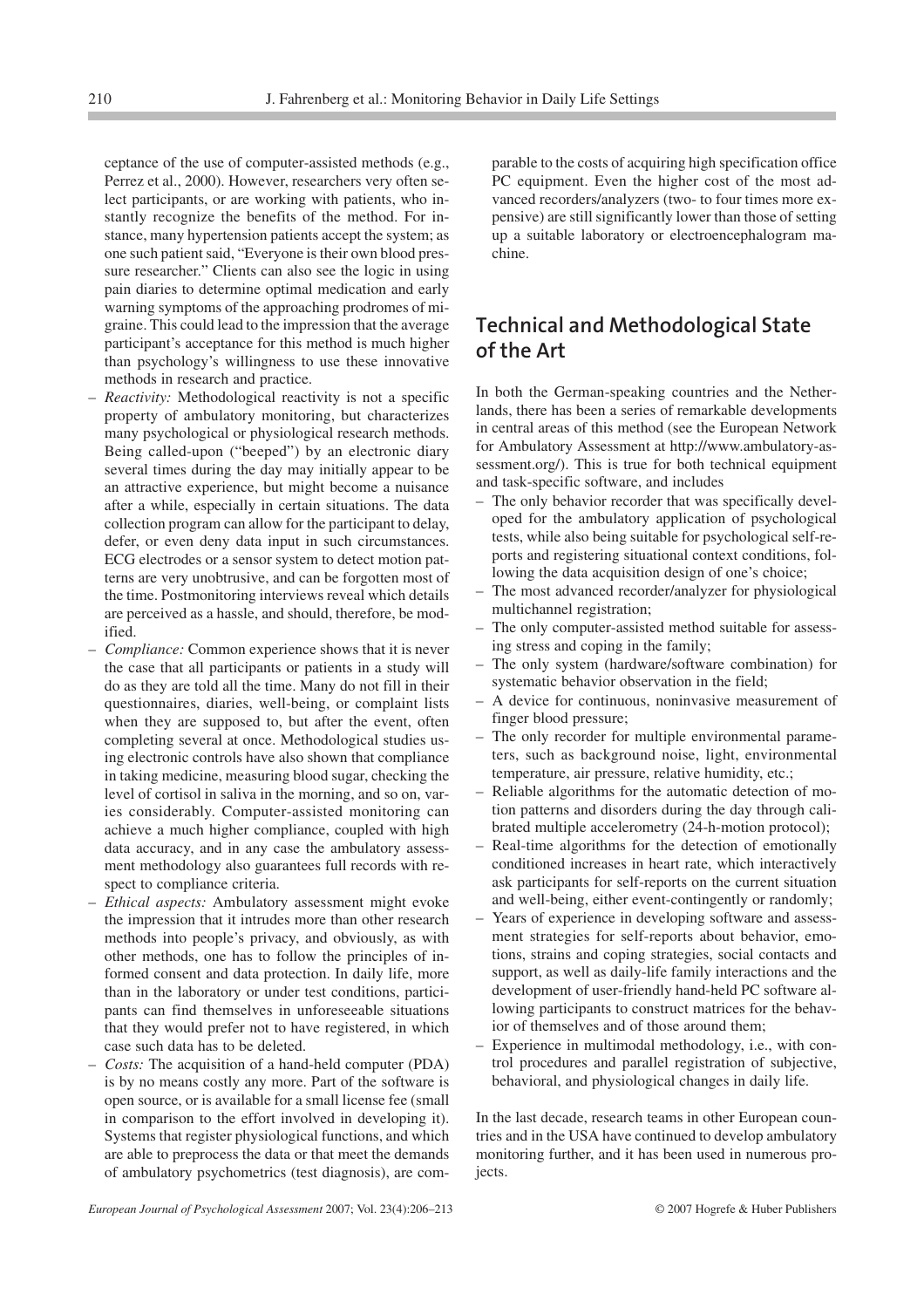#### **Ecological Validity**

The term ecological validity might be frequently employed, but it has been used in a relatively vague way, unlike (for example) external validity, which can be operationalized directly as the correlation of criteria. Ecological validity is a multireferential concept, just like the concept of internal validity. It refers to the methodological evaluation of research design and data collection under daily life conditions, taking into account a series of aspects, difficulties, and possible control strategies. Essentially, it deals with the question of which settings and "Geschehenstypen" (Lewin, 1951) of daily life are represented.

The experiment maintains its status as the gold standard of controlled observation and concise testing of hypotheses under the most stringent possible methodical isolation of the phenomena in question. However, from the perspective of specific context, the laboratory and the field are not fundamentally opposed alternatives, but offer complementary research approaches (Patry, 1982). Rather than allowing internal and ecological validity, the laboratory and the field, to stand against each other, it is essential to remove this opposition by developing new, combined research strategies, which are validated in the laboratory while at the same time being close to daily life conditions.

In the year 2000, following on the "Decade of the Brain," the onset of the "Decade of Behavior" was announced in the United States. More than 70 scientific organizations now want to draw public attention to behavioral sciences and promote willingness for funding. Essentially, this is calling for a practical behavioral and social science to improve health, security, and education (see also American Psychological Association, 1999). Here the innovative methodology of ambulatory assessment opens a new window and makes it possible to study individual experience and behavior under daily life conditions.

#### **Acknowledgments**

This paper is an abridged and translated version of an article originally published in German: Fahrenberg, J., Myrtek, M., Pawlik, K., & Perrez, M. (2007). Ambulantes Assessment – Verhalten im Alltagskontext erfassen. Eine verhaltenswissenschaftliche Herausforderung an die Psychologie. *Psychologische Rundschau, 58,* 12–23. It is published here with permission of the publisher and the copyright holder, Hogrefe Verlag.

#### **References**

- American Psychological Association. (1999). "Decade of Behavior" moves forward. *APA MONITOR Online, 30*(3). http:// www.decadeofbehavior.org/index.cfm
- Barrett, L.F., & Barrett, D.J. (2001). An introduction to computerized experience sampling in psychology. *Social Science Computer Review, 19*, 175–185.
- Buse, L., & Pawlik, K. (1984). Inter-Setting-Korrelationen und Setting-Persönlichkeit-Wechselwirkungen: Ergebnisse einer Felduntersuchung zur Konsistenz von Verhalten und Erleben [Between-setting correlations and setting-personality interactions: Results of a field-study of behavioural consistency.] *Zeitschrift für Sozialpsychologie, 15*, 44–59.
- Buse, L., & Pawlik, K. (1996). Ambulatory behavioral assessment and in-field psychological testing. In J. Fahrenberg & M. Myrtek (Eds.), *Ambulatory assessment: Computer-assisted psychological and psychophysiological methods in monitoring and field studies* (pp. 29–50). Seattle, WA.: Hogrefe & Huber.
- Bussmann, H. (1998). *Ambulatory monitoring of mobility-related activities in rehabilitation medicine.* Delft, The Netherlands: Eburon.
- Cohen, G. (1991). *Memory in the real world*. East Sussex: Erlbaum.
- Cohen, G., & Java, R. (1995). Memory for medical history. Accuracy of recall. *Applied Cognitive Psychology, 9*, 273–288.
- Csikszentmihalyi, M., & Larson, R. (1987). Validity and reliability of the experience-sampling method. *The Journal of Nervous and Mental Disease, 175*, 526–536.
- Ebner-Priemer, U.W. (Ed.). (2006). *Ambulantes psychophysiologisches Monitoring – neue Perspektiven und Anwendungen* [Ambulatory assessment – New perspectives and applications]. Frankfurt a. M.: Peter Lang.
- European Network for Ambulatory Assessment (2006). Homepage at http://www.ambulatory-assessment.org/.
- Fahrenberg, J. (2006). Assessment in daily life . . . 2000–2005. Retrieved August 6, 2007, from http://www.ambulatoryassessment.org/.
- Fahrenberg, J., Leonhart, R., & Foerster, F. (2002). *Alltagsnahe Psychologie mit hand-held PC und physiologischem Mess-System* [Psychology of daily life based on hand-held PC and physiological recording system]. Bern: Huber.
- Fahrenberg, J., & Myrtek, M. (Eds.). (1996). *Ambulatory assessment: Computer-assisted psychological and psychophysiological methods in monitoring and field studies.* Seattle, WA: Hogrefe and Huber Publishers.
- Fahrenberg, J., & Myrtek, M. (Eds.). (2001a). *Progress in ambulatory assessment: Computer-assisted psychological and psychophysiological methods in monitoring and field studies.* Seattle, WA: Hogrefe and Huber Publishers.
- Fahrenberg, J., & Myrtek, M. (2001b). Ambulantes Monitoring und Assessment [Ambulatory monitoring and assessment.] In F. Rösler (Ed.), *Enzyklopädie der Psychologie. Serie Biologische Psychologie. Band 4: Grundlagen und Methoden der Psychophysiologie* (pp. 657–798). Göttingen: Hogrefe.
- Fahrenberg, J., & Myrtek, M. (2005). *Psychophysiologie in Labor, Klinik und Alltag. 40 Jahre Projektarbeit der Freiburger Forschungsgruppe Psychophysiologie – Kommentare und Neue Perspektiven* [Psychophysiology in the laboratory, clinic,

© 2007 Hogrefe & Huber Publishers *European Journal of Psychological Assessment* 2007; Vol. 23(4):206–213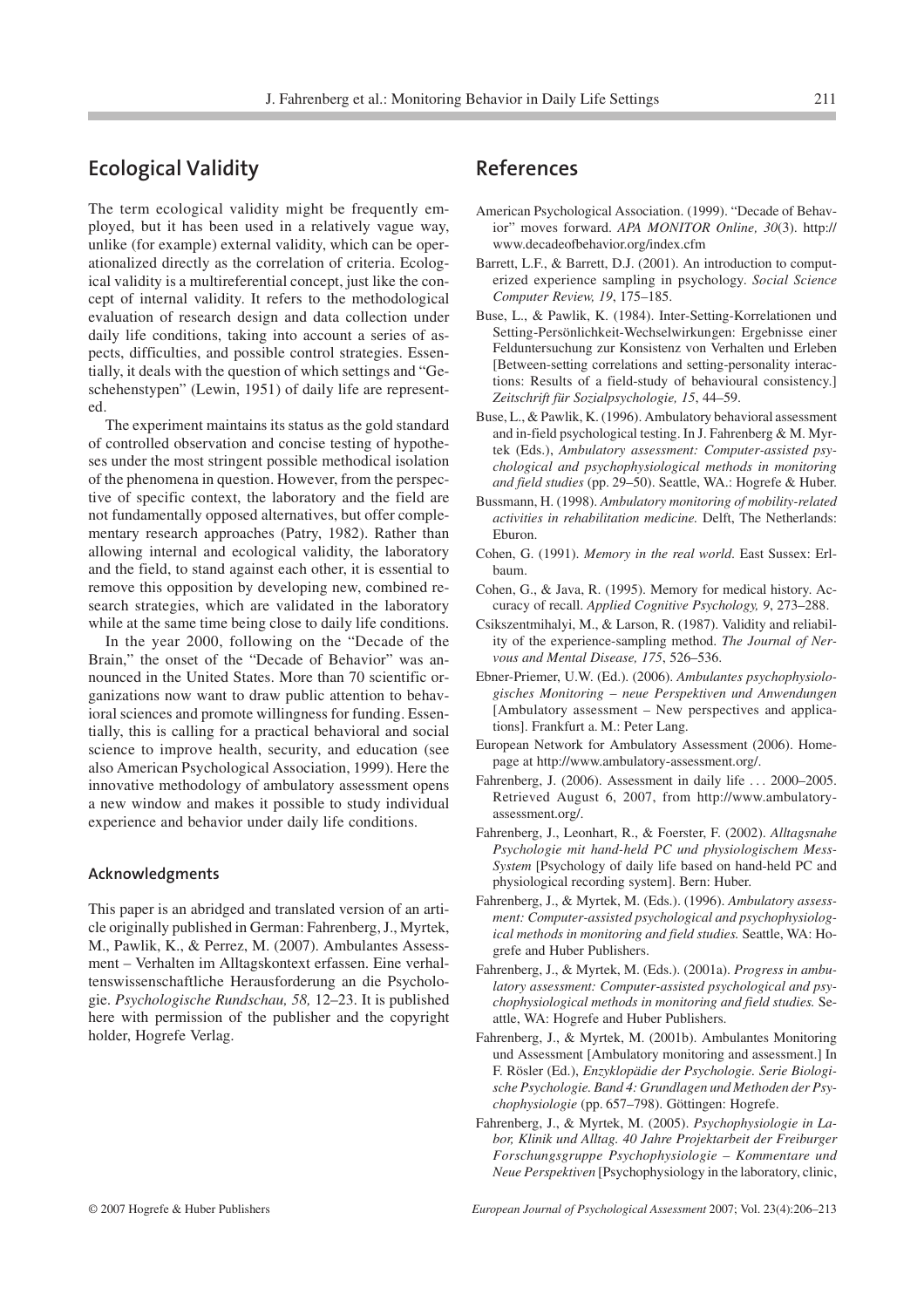and field. 40 years of research – Commentaries and new perspectives]. Frankfurt a. M.: Lang.

- Foerster, F., & Fahrenberg, J. (2000). Motion pattern and posture: Correctly assessed by calibrated accelerometers. *Behavior Research Methods, Instruments & Computers, 32*, 450–457.
- Hansen, T.W., Jeppesen, J.R., Rasmussen, S., Ibsen, H., & Torp-Pedersen, C. (2006). Ambulatory blood pressure monitoring and risk of cardiovascular disease: A population based study. *American Journal of Hypertension, 19*, 243–50.
- Hektner, J.M., & Csikszentmihalyi, M. (2002). The experience sampling method: Measuring the context and content of lives. In R.B. Bechtel & A. Churchman (Eds.), *Handbook of environmental psychology* (pp. 233–243). New York: Wiley.
- Hektner, J.M., Schmidt, J.A., & Csikszentmihalyi, M. (2007). *Experience sampling method. Measuring the quality of everyday life.* Thousand Oaks, CA: Sage.
- Käppler, C., Brügner, G., & Fahrenberg, J. (2001). Pocketcomputer-unterstütztes Assessment mit MONITOR: Befindlichkeit im Alltag, Methodenakzeptanz und die Replikation des Retrospektionseffektes [Pocket-computer assisted assessment of subjective state, compliance, and replication of the negative retrospection effect]. *Zeitschrift für Differentielle und Diagnostische Psychologie, 22*, 249–266.
- Lewin, K. (1951). *Field theory in social science.* New York: Harper and Brothers.
- Magnusson, D. (1980). Personality in an interactional paradigm of research. *Zeitschrift für Differentielle und Diagnostische Psychologie, 1*, 17–34.
- Michel, G. (in press). Daily patterns of symptom reporting in families with adolescent children. *British Journal of Health Psychology*.
- Mischel, W. (1969). Continuity and change in personality. *American Psychologist, 24*, 1012–1018.
- Myrtek, M. (2004). *Heart and emotion. Ambulatory monitoring studies in everyday life.* Cambridge, MA: Hogrefe & Huber.
- Myrtek, M., Brügner, G., Fichtler, A., König, K., Müller, W., Foerster et al. (1988). Detection of emotionally induced ECG changes and their behavioral correlates: A new method for ambulatory monitoring. *European Heart Journal, 9*(Supplement N), 55–60.
- Myrtek, M., Foerster, F., & Brügner, G. (2001). *Freiburger Monitoring System (FMS). Ein Daten-Aufnahme- und Auswertungssystem für Untersuchungen im Alltag: Emotionale Beanspruchung, Körperlage, Bewegung, EKG, subjektives Befinden, Verhalten* [Freiburg Monitoring System (FMS). A data-acquisition system for research in daily life: Emotional strain, body position, activity, ECG, and subjective state]. Frankfurt: Peter Lang.
- Patry, J.-L. (Hrsg.). (1982). *Feldforschung* [Field research]. Bern: Hans Huber.
- Pawlik, K. (1988). "Naturalistische" Daten für Psychodiagnostik: Zur Methodik psychodiagnostischer Felderhebungen ["Naturalistic" data for psychological assessment: The methodology of in-field assessments]. *Zeitschrift für Differentielle und Diagnostische Psychologie, 9*, 169–181.
- Pawlik, K., & Buse, L. (1982). Rechnergestützte Verhaltensregistrierung im Feld: Beschreibung und erste psychometrische Überprüfung einer neuen Erhebungsmethode [Computer-assisted behaviour recording in the field: Description and first psychometric evaluation of a new method of study]. *Zeitschrift für Differentielle und Diagnostische Psychologie, 3*, 101–118.

Pawlik, K., & Buse, L. (1992). Felduntersuchungen zur transsituativen Konsistenz individueller Unterschiede im Erleben und Verhalten [In-field studies of transsituation consistency of individual differences in experience and behavior]. In K. Pawlik & K.H. Stapf (Eds.), *Umwelt und Verhalten* [Environment and behavior] (pp. 25–69). Bern: Huber.

- Pawlik, K., & Buse, L. (1996). Verhaltensbeobachtung in Labor und Feld [Behavior observation in the laboratory and in the field]. In K. Pawlik (Eds.), *Enzyklopädie der Psychologie. Differentielle Psychologie und Persönlichkeitsforschung. Band 1. Grundlagen und Methoden der Differentiellen Psychologie* [Encyclopedia of psychology: Differential psychology and personality research. Vol. 1: Foundations and methods of differential psychology] (pp. 359–394). Göttingen: Hogrefe.
- Pawlik, K., & Buse, L. (2002). *AMBU. Ambulatory monitoring and behavior-test unit.* Göttingen: Hogrefe.
- Perrez, M. (2006). Plädoyer für eine theorieadäquatere Methodik in gewissen Domänen der Psychologie [Arguments against the mismatch of theoretical assumptions and measures in certain domains of psychology]. *Verhaltenstherapie & Psychosoziale Praxis, 38*, 319–330.
- Perrez, M., & Reicherts, M. (1989). Belastungsverarbeitung: Computerunterstützte Selbstbeobachtung im Feld [Coping with stress: Computer-aided self-observation under natural conditions]. *Zeitschrift für Differentielle und Diagnostische Psychologie, 10*, 129–139.
- Perrez, M., & Reicherts, M. (1996). A computer-assisted selfmonitoring procedure for assessing stress-related behavior under real life conditions. In J. Fahrenberg & M. Myrtek (Eds.), *Ambulatory assessment. Computer-assisted psychological and psychophysiological methods in monitoring and field studies* (pp. 51–71). Seattle, WA: Hogrefe & Huber.
- Perrez, M., Schoebi, D., & Wilhelm, P. (2000). How to assess social regulation of stress and emotions in daily family life? A computer-assisted family self-monitoring system (FASEM-C). *Clinical Psychology and Psychotherapy, 7*, 326–339.
- Perrez, M., & Wilhelm, P. (2000). Control psychology under the control of questionnaires. The search for an alternative assessment procedure. In W.J. Perrig & A. Grob (Eds.), *Control of human behaviour, mental processes, and consciousness* (pp. 245–261). Mahwah, NJ: Erlbaum.
- Pohl, R.F. (Ed.) (2004). *Cognitive illusions. A handbook on fallacies and biases in thinking, judgment, and memory.* New York: Psychology Press.
- Smith, R.E., Leffingwell, T.R., & Ptacek, J.T. (1999). Can people remember how they coped? Factors associated with discordance between same-day and retrospective reports. *Journal of Personality and Social Psychology, 76*, 1050–1061.
- Stone, A., Shiffman, S., Atienza, A., & Nebeling, L. (2007). *The science of real-time data capture: Self-reports in health research.* New York: Oxford University Press.
- Thiele, C., Laireiter, A.-R., & Baumann, U. (2002). Diaries in clinical psychology and psychotherapy: A selective review. *Clinical Psychology and Psychotherapy, 9*, 1–37.
- Todd, M., §Tennnen, H., Carney, M.A., & Armeli, S. (2004). Do we know how we cope? Relating daily coping reports to global and time-limited retrospective assessments. *Journal of Personality and Social Psychology, 86*, 310–319.
- Tourangeau, R., & Rasinski, K.A. (1988). Cognitive processes underlying context effects in attitude measurement. *Psychological Bulletin, 103*, 299–314.

*European Journal of Psychological Assessment* 2007; Vol. 23(4):206–213 © 2007 Hogrefe & Huber Publishers